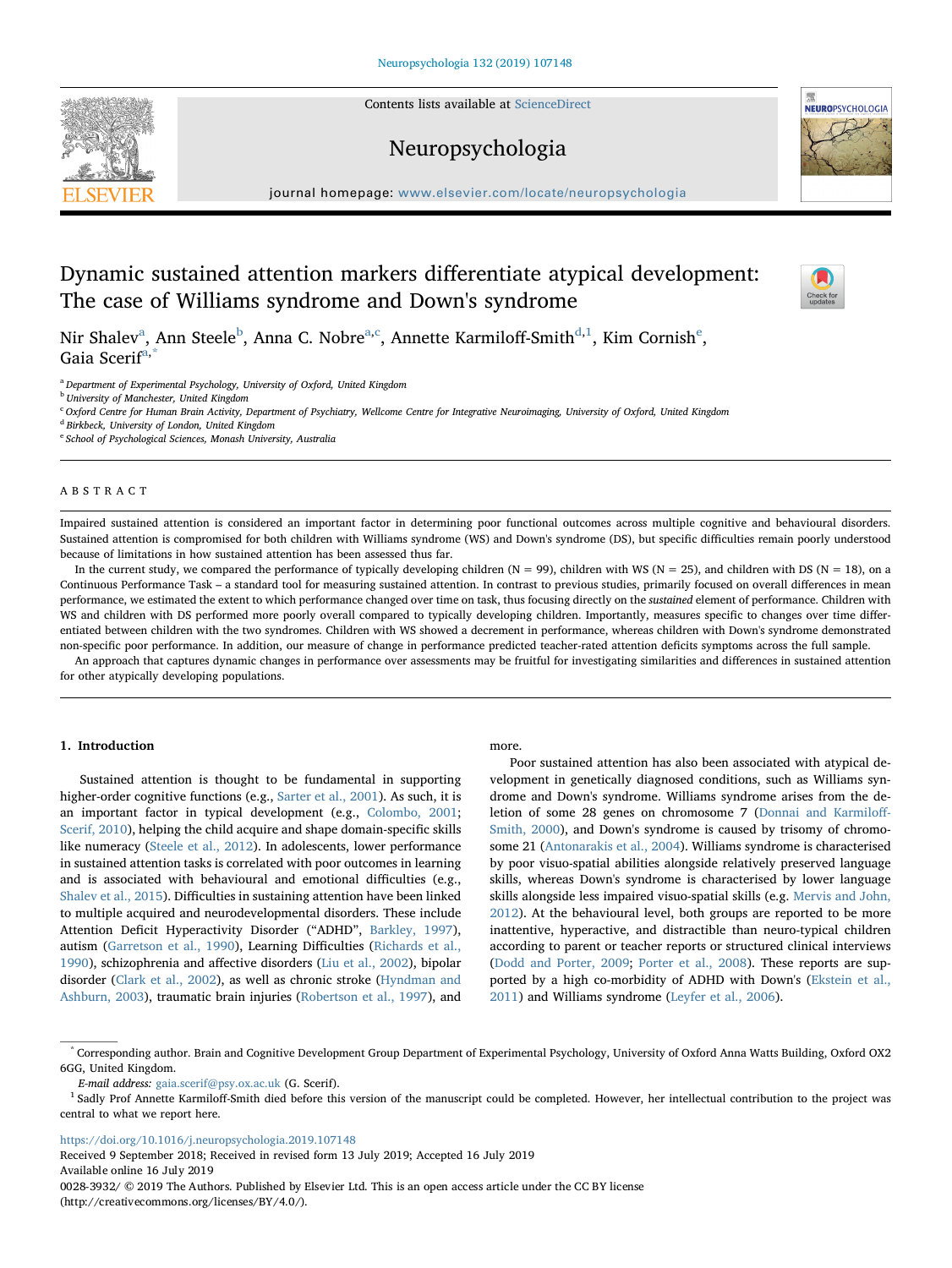Researchers have used cognitive tasks to measure and describe difficulties in sustained attention among children with Down's syndrome or Williams syndrome ([Costanzo et al., 2013;](#page-7-17) [Menghini et al.,](#page-7-18) [2010;](#page-7-18) [Rowe et al., 2006\)](#page-7-19). A close inspection of these empirical findings reveals that some of the reports of poor sustained attention may be conflicting. The following section will present a brief overview of the evidence for sustained attention impairments within Down's syndrome and Williams syndrome, focusing in particular on important measurement issues characterising previous studies.

## 1.1. Measuring sustained attention in atypically developing children

The Continuous Performance Task (CPT) is commonly used to characterise sustained attention in neurotypical adults [\(Conners and](#page-7-20) Staff[, 2000;](#page-7-20) [Cornblatt et al., 1988](#page-7-21); [Greenberg, 1987](#page-7-22); [Klee and Gar](#page-7-23)finkel, [1983;](#page-7-23) [Lee and Park, 2006;](#page-7-24) [Robertson et al., 1997](#page-7-9); [Rosvold et al., 1956](#page-7-25); [Shalev et al., 2016\)](#page-8-2). On a CPT task, individuals are presented with a serial stream of stimuli which appear at the centre of the screen. Within the stream there are 'targets', to which participants are requested to respond; and 'distractors' that should be ignored. One of the unique characters of a CPT is its continuous nature: the serial presentation of stimuli is independent of responses. Importantly, one of the main challenges on most CPTs is the requirement to stay engaged to a simple, repetitive and non-engaging continuous task for a relatively long time. Although it is widely used, the CPT has multiple limitations when applied to clinical populations, including the feasibility of performing prolonged tasks and the problem of identifying meaningful performance markers. Typically, individual performance is assessed based on reaction times (RTs) to targets or number of errors (either missing targets or responding to distractors). Traditional approaches, influenced by the notion of 'vigilance', emphasise performance decrement as the variable of interest (e.g., [Parasuraman, 1979\)](#page-7-26). This approach may be inadequate in a clinical context, where assessment is required to be relatively short and therefore a reliable decrement may not be observed. Another way to measure sustained attention in a relatively short time is to estimate the fluctuations of performance over time by measuring the standard deviation of RTs during the task (e.g. [Shalev et al.,](#page-8-3) [2011\)](#page-8-3). RT-based indices can, however, be unreliable when assessing clinical populations because of limited trial numbers and possible confounding motor difficulties. In accordance with these limitations, researchers investigating sustained attention in young or atypically developing children have often used discrete outcome measures based on overall accuracy during a task rather than speeded responses, and without focusing on performance decrements over time (e.g., [Breckenridge et al., 2013](#page-7-27)).

While relying on accuracy-based measures from brief tasks seems intuitive for these populations, it is still necessary to ensure that the relevant aspect of cognition (i.e., performance maintenance over time) is appropriately captured. For example, [Costanzo et al. \(2013\)](#page-7-17) reported unimpaired visual sustained attention among children with Down's and Williams syndromes, but this skill was assessed based on performance on a cancellation task primarily aimed at measuring spatial attention. Whereas sustained attention may undeniably influence performance on any cognitive task, cancellation tasks do not strictly require sustained attention (e.g., [Robertson et al., 1997\)](#page-7-9), and provides a poor measure of sustained attention when contrasted with a CPT (e.g., [Oades, 2000\)](#page-7-28). In contrast with their reports of unimpaired visual sustained attention, [Costanzo et al. \(2013\)](#page-7-17) identified poor performance in an auditory counting task which was intended to estimate auditory sustained attention. Nonetheless, as with the cancellation task, the authors only focused on overall mean accuracy and did not account for the way in which performance may have changed over time.

The same method to assessing sustained attention based on a visual cancellation task and an auditory counting task was applied by [Menghini et al. \(2010\)](#page-7-18) to children with Williams syndrome, reporting findings conflicting with those of [Costanzo et al. \(2013\):](#page-7-17) poor sustained attention in both the visual and auditory modalities. [Rowe, Lavender](#page-7-19) [and Turk \(2006\)](#page-7-19) studied a group of children with Down's syndrome and argued for a sustained attention deficit based on a visual search task in which participants searched for a pre-defined target presented among distractors. Arguably, as with the cancellation task that was used by [Costanzo et al. \(2013\),](#page-7-17) this approach may not tax sustained attention clearly as it relies on the ability to use selective attention to identify goal-related targets amongst competing distractors over a short period of time.

In another case, [Brown et al. \(2003\)](#page-7-29) assessed sustained attention in toddlers with Williams syndrome and Down's syndrome by measuring how long the toddlers maintained their interest in playing with study toys. They reported relatively preserved performance among the Williams syndrome children, and poor performance among the children with Down's syndrome. While this approach for measuring sustained attention is common practice when studying toddlers, the play context differs significantly from classic sustained attention tasks, which are characterised by being repetitive and non-engaging. Additional factors in the play context, such a novelty and arousal may therefore mask effects specifically related to sustaining attention. In contrast with [Brown et al. \(2003\),](#page-7-29) some evidence suggests that sustained attention is affected in children with WS. [Mervis et al. \(2003\)](#page-7-30) and [Atkinson et al.](#page-7-31) [\(2003\)](#page-7-31) found an unusual pattern of 'sticky fixation' (a term indicating an intense fixation on specific visual objects in the visual field, which interferes with the ability to process environmental changes). Such a behavioural pattern is thought to be a predictor of atypical attention maintenance [\(Cornish and Wilding, 2010](#page-7-32)).

More recent studies have applied more traditional, CPT approaches to measure sustained attention, but unfortunately results are also contradictory. [Breckenridge et al. \(2013\)](#page-7-27) used both auditory and visual variations of CPTs and found no significant differences between children with WS, DS, and a control group matched for mental age. In the same study, they also reported a relative strength in the auditory sustained attention task among individuals with DS ([Breckenridge et al.,](#page-7-27) [2013\)](#page-7-27). In another study using a CPT (alongside an extensive neuropsychological assessment battery), children with DS were compared to a group of children diagnosed with Fragile-X syndrome and a control group, subdivided into poor and good attenders [\(Munir et al., 2000](#page-7-33)). Although children with DS performed worse than the control group on some of the CPT outcome measures (e.g., they had a higher number of false alarms), they performed significantly better than children with Fragile-X syndrome and comparably better than the neurotypical control children who were identified as having poor attention.

One possible explanation for the inconclusive evidence concerning sustained attention is that the available studies all fail to incorporate an important aspect: the capacity to sustain attention over time ('vigilance decrement' effects; e.g., [Parasuraman et al., 1998\)](#page-7-34). When evaluated in detail, none of the studies above measured how performance changed over time. The main motivation of the current experimental investigation is to offer an additional perspective on sustained attention for children with Down's and Williams syndromes, by incorporating more dynamic measures accounting for performance change. Even though the existing findings are notably conflicting, we can (carefully) hypothesize that a selective attention impairment is more likely to appear in the case of WS. Such speculation is based on the previous studies that have used continuous tasks, where children with DS often did not exhibit a specific difficulty in performance, and often outperformed other clinical groups [\(Breckenridge et al., 2013](#page-7-27); [Munir et al.,](#page-7-33) [2000\)](#page-7-33). In contrast, children with WS who were assessed using cognitive tasks have shown behavioural patterns that are associated with a sustained attention impairment [\(Atkinson et al., 2003](#page-7-31); [Cornish and](#page-7-32) [Wilding, 2010](#page-7-32)), although direct evidence for vigilant decrement is missing.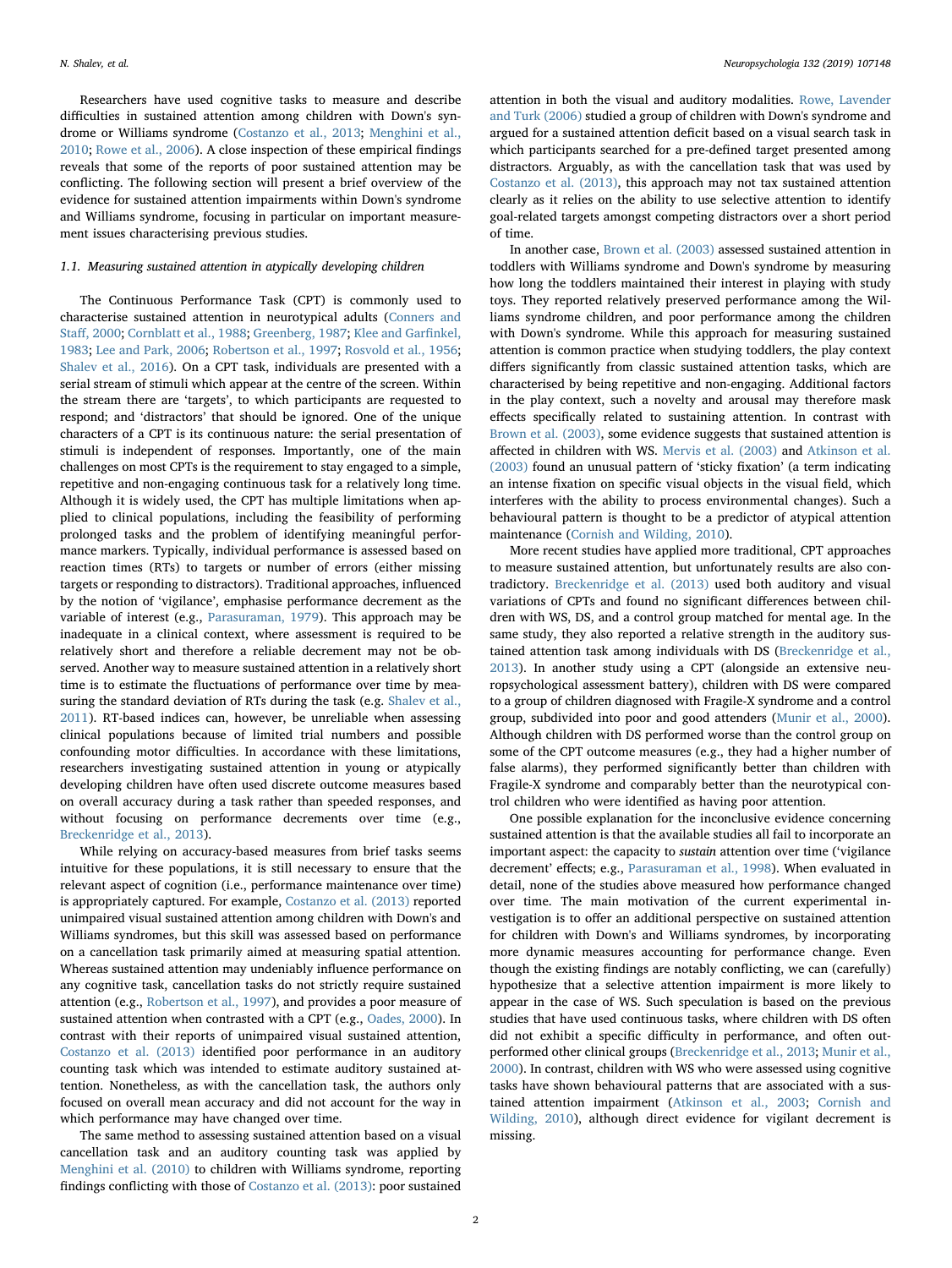## 1.2. Current study

The available evidence for a specific sustained attention deficit in either Down's syndrome or Williams syndrome from the CPT literature is inconclusive (e.g., [Breckenridge et al., 2013](#page-7-27)). The current study focuses on performance maintenance, rather than overall mean differences, for children with Williams syndrome, Down's syndrome and neurotypical children. The primary measure of sustained attention considered is the change in performance between the two halves of a standard CPT which was previously validated with young neurotypical individuals [\(Steele et al., 2012\)](#page-8-0). We used this performance-change index to characterise group differences and to predict ADHD symptoms as a behavioural reflection of poor classroom based sustained attention. In addition, we analysed the continuous trend of change in performance over time based on the full time-series of mean accuracy as a function of time on task, separately for each group.

Based on the available evidence, it was hypothesised that 1) children with Williams syndrome are likely to suffer from a sustained attention deficit, 2) children with Down's syndrome are more likely to show overall poor performance when compared with the control group, and 3) the performance-change index will be correlated with reports of ADHD symptoms across the whole sample.

## 2. Methods

Some of the neurotypical attention data ( $N = 83$ , accuracy and reaction time data) were used previously in a study examining attention as a predictor of educational outcomes in neurotypical children ([Steele](#page-8-0) [et al., 2012](#page-8-0)). Background demographic variables were also presented in a separate study examining reading skills in Williams and Down's syndromes ([Steele et al., 2013\)](#page-8-4). Importantly, the analysis approach and specific comparisons presented here have never been applied to these sustained attention data.

#### 2.1. Participants

All experimental protocols were reviewed and approved by the Central University Research Ethics Committee of the University of Oxford. The neurotypical sample included 103 children aged 3–7, evenly distributed across age and gender. They were recruited from four local state primary schools and three local nurseries in the UK, following procedures set by the relevant research ethics review board. Children were recruited using an opt-in procedure. Following the school's agreement to participate, information letters with consent slips were sent to the parents of children in relevant age groups. Only children who returned a signed consent were included in the study. None of the children had a diagnosed learning disability or a diagnosed attention disorder.

Children with Down's syndrome were recruited through local support groups including the Down's Heart Group, South Bucks Down's Syndrome Group, and the Swindon Down's Group. Children with Williams syndrome were all recruited through the Williams Syndrome Foundation. The charity organisations posted information sheets and consent forms to all children on their databases between the ages of 4–8. Letters of consent were received back from 27 parents of children in each group. However, one child with Down's syndrome was excluded from the study for having mosaic Down's syndrome. $<sup>2</sup>$  $<sup>2</sup>$  $<sup>2</sup>$  Parents of parti-</sup> cipating children reported that none of the children in these two groups have received a formal diagnosis of attention deficit hyperactivity disorder by this point and that none of the children received

psychostimulant medication.

Seven children with Down's syndrome and one with Williams syndrome did not complete the sustained attention task. Children who did not complete were not overall younger than completing children, but tended to have higher teacher-reported inattention and hyperactivity. In all, 19 children with Down's syndrome, age 4–8, and 26 children with Williams syndrome, age 5–8, participated to the study. In addition, participants who did not provide any response during the task (i.e., omitted all targets and did not commit any false alarms) were excluded, as this suggested that participants did not engage in the task. This exclusion affected 3 neuro-typical children (leaving a final sample of  $N = 99$  contributing to the current study), 1 child with WS and 1 with DS (leaving  $N = 25$  and  $N = 18$  respectively).

The typically developing group was divided into three sub-groups based on chronological age in months. Splitting the data in this way allowed comparing five groups with a similar sample size, while providing chronological age- and ability-matched samples for children with Down's syndrome and Williams syndrome. Based on a series of ttests corrected for multiple comparisons, we could verify that: 1) the groups of children with DS, WS and the older NT group did not differ in their mean chronological age; 2) Children with WS and DS were older than the younger and mid-NT groups; 3) All the NT groups differed in their mean age, verbal and non-verbal mental age; 4) Children with WS did not differ in their verbal mental age from younger and mid NT; 5) Children with DS did not differ from younger NT in their verbal and non-verbal mental age; 6) Children with WS and children with DS did not differed in their non-verbal mental age. Sample size, mean chronological age in months, non-verbal and verbal ability expressed as mental age equivalent in months for each experimental group appear in [Table 1](#page-3-0).

## 2.1.1. Apparatus

Computerised tasks were presented on an Elo AccuTouch 17" touchscreen monitor using EPrime software. Responses were recorded using the RB-530 Cedrus response box. All children were asked to rest their index finger at a set position at the beginning of every trial and, if necessary, children across all groups were reminded to do so throughout, but in a way that aimed not interfere with performance unduly. They were requested to press the response button whenever identifying a pre-defined target which appeared among non-targets (see details below).

### 2.1.2. CPT

Children were instructed to press a response button when identifying a pre-defined target within a stream of targets and non-targets. The targets were animal drawings, and the non-targets were drawings of everyday objects, chosen from the Snodgrass and Vanderwart image pool ([Rossion and Pourtois, 2004\)](#page-7-35). The testing session began with a short practice block with extended stimulus exposure time, and children were instructed on how to perform the task using verbal instruction and visual aids. During the experimental run, stimulus exposure time was set for 300 ms and followed by a fixed inter-stimulus interval of 1250 ms, in which a blank screen was presented (stimulus exposure duration and inter-stimulus intervals were chosen following piloting across the age range). A correct 'hit' to a target stimulus resulted in a 'woohoo' reward sound. No sound accompanied a 'miss' response. Incorrect responses following distractor stimuli resulted in a tone indicating an incorrect response. All feedback sounds lasted 450 ms. The task lasted approximately 4 min. One hundred stimulus trials were presented in a random order. Twenty percent contained targets (animals). Overall performance was estimated using: the percentage of correct responses, the percentage of omitted targets, and the percentage of false alarms. Change in performance, representing capacity to sustain attention, was based on the percentage change in accuracy between the first and second halves of the task. The main and novel goal of the current analysis was to compare profiles in sustained attention deficits

<span id="page-2-0"></span><sup>2</sup> Mosaicism in Down's syndrome means that some cells of the body have trisomy 21, and some have the typical number of chromosomes. This contrasts with the standard presentation of Down's syndrome, in which all cells contain an extra copy of chromosome 21.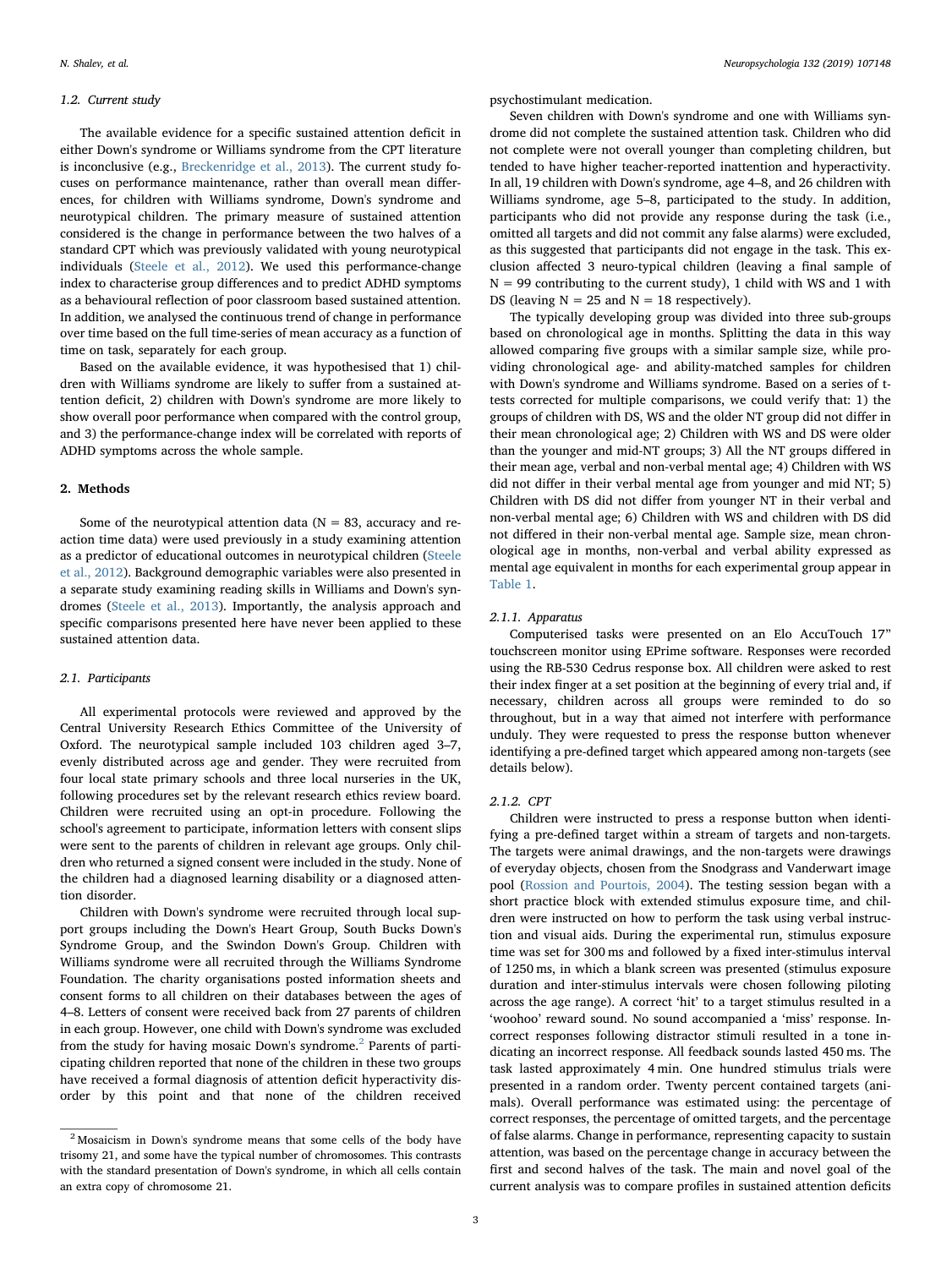#### <span id="page-3-0"></span>Table 1

Mean chronological age (months), sample size, verbal and non-verbal mental age (months) for each experimental group. Figures after the semicolon indicate standard deviation of the mean.

|                                                                                         | NT-younger                                        | NT-middle                                         | NT-older                                          | DS                                               | WS                                                |
|-----------------------------------------------------------------------------------------|---------------------------------------------------|---------------------------------------------------|---------------------------------------------------|--------------------------------------------------|---------------------------------------------------|
| Chronological Age ("CA")<br>Verbal Mental Age ("VMA")<br>Non-verbal Mental age ("NVMA") | 31<br>45.63; 6.59<br>51.29; 12.26<br>49.39; 10.15 | 34<br>66.06; 6.31<br>71.41; 14.93<br>62.85; 10.83 | 34<br>85.52; 5.11<br>89.59; 17.37<br>88.18; 19.15 | 18<br>86.39; 13.17<br>42.33: 9.57<br>40.00: 9.37 | 25<br>79.44; 11.06<br>63.08; 19.37<br>38.56; 6.82 |

using a putatively more sensitive performance variable that focuses on performance change, in contrast with designs that are commonly used among children.

## 2.1.3. Procedure

All children were tested individually on the computerised CPT. Verbal and non-verbal abilities, as well as ADHD symptoms in the classroom, were also recorded using standardised tests and questionnaires (see details below).

#### 2.1.4. Non-verbal ability

Non-verbal ability was estimated using the Pattern Construction Subscale of the British Ability Scales-II [\(Elliott et al., 1996\)](#page-7-36), which measures visuo-spatial ability. Children were requested to copy patterns presented in a book using foam squares (easy), and cubes with patterned sides (hard). The patterns became gradually more complex, and administration was stopped either when a child reached the maximum score, or when they failed to copy four out of five consecutive items. Non-verbal mental age in months was obtained for each child.

## 2.1.5. Verbal ability

Verbal ability was estimated using the British Picture Vocabulary Scale II (BPVS-II; [Lloyd et al., 1997\)](#page-7-37), a measure of receptive vocabulary. Children were presented with four pictures and asked to point to the picture named by the investigator. Stimuli were divided into sets of 12 items. The testing session commenced with presenting items in the basal level appropriate for each age group. Following standardised administration procedures, the items were then presented in a sequence until a child correctly identified 12 subsequent items with no more than one error, following which they moved up to the next level. The task finished if a child made more than eight errors in a given set (8/12 errors).Verbal mental age in months was obtained for each child.

#### 2.1.6. Teacher-rated ADHD symptoms

A measure of ADHD symptoms was obtained from teachers using the Conners Teacher Rating Scale-Revised: Short Version (CTRS-R:S; [Conners, 1997\)](#page-7-38)). Teacher ratings were favoured over parental report because we aimed to test the applicability of new our sustained measure to classroom behaviours, with teachers being the most direct informants. This standardised screening scale consists of 28 items that measure indices of oppositional behaviour problems, hyperactive behaviour, cognitive problems, and attention deficits across the school setting in boys and girls aged 3–17. Items were scored on a Likert scale of 0–3. Sub-scales include Cognitive Problems/Inattention, Hyperactivity, Oppositional Behaviour, and an ADHD index (a set of 12 questions based on the Diagnostic and Statistical Manual for Mental Disorders, Fourth Edition; [APA, 1994\)](#page-7-39)). The raw scores were standardised based on appropriate age- and gender-matched norm data. The current investigation will only focus on the ADHD index as the dependant variable of interest, for several reasons. First, the Cognitive Problems/Inattention index, which may appear highly relevant as a correlate of sustained attention, comprises items that are more related to academic functioning in the classroom (e.g., 'not reading up to par', 'poor in arithmetic'), and is therefore highly influenced by cognitive problems that may be unrelated to attention. Second, empirical findings have shown that of all the CTRS-R:S factors, the ADHD index has the highest correlation with the standard DSM criteria for ADHD inattention symptoms (e.g., [McGoey et al., 2007](#page-7-40))). Finally, the ADHD index allows the use of age-appropriate standardised t-scores that may be crucial when comparing behaviour across children of different age, gender, and cognitive impairments, even though it has the inherent limitation of also including symptoms of hyperactivity and impulsivity.

#### 2.1.7. Statistical analysis

To assess group differences in sustained attention, the groups were first compared based on the accuracy rate on the first and the second halves of the task using a repeated-measures ANOVA with the agegroup as a between-participants factor. The ANOVA procedure was followed by a more detailed inspection of the performance dynamics for each group separately. We computed mean accuracy on each trial and plotted it as a function of the trial number, thereby constructing a time series. We estimated the linear relationships between trial number and mean accuracy using Pearson's Rho, to determine whether there was any reliable trend of either improvement or decrement in performance over time on task.

Following comparisons across groups via ANOVA, a hierarchical linear regression analysis was conducted to investigate the relationship between ADHD symptoms and performance change. The first group of predictors included the estimated verbal and non-verbal mental age, the second model added group and percentage change in accuracy as a predictor, and the third added the interaction between the two (Group X % Change). The outcome variable was the age-standardised ADHD index based on the CTRS-R:S. Three children (two with Williams syndrome and one with Down's syndrome) had missing CTRS-R:S data and could not be included in this analysis.

#### 3. Results

#### 3.1. Group comparisons

<span id="page-3-1"></span>Descriptive statistics for performance on the CPT as well as ADHD-Index scores, for the five groups (three neurotypical groups, DS and WS) appear in [Table 2.](#page-4-0) We describe the mean accuracy and the rates of different response types: correct identification of target ('hit'), and judging a distractor as a target ('false alarm'). Extracting hit and falsealarm responses allowed us to estimate perceptual parameters based on the Signal Detection Theory (SDT). The SDT perceptual parameters are the target sensitivity (typically signed 'd-prime'), which stands for the ability to distinguish among targets and distractors and is calculated based on the distance between mean standardised number of 'hit' and 'false alarm' responses; The second perceptual parameter is the response bias (typically signed'β' or criterion), which represents the dominant error type (whether people tend to commit more false alarms, or whether they are more likely to miss targets. Given the small number of trials and number of participants at ceiling, we report an adjusted non-parametric estimation of target sensitivity, A′, and response bias, B'' ([Grier, 1971;](#page-7-41) [Snodgrass and Corwin, 1988;](#page-8-5) [Stanislaw and Todorov,](#page-8-6) [1999;](#page-8-6) See equations [\(1\) and \(2](#page-3-1))). Accuracy on the two task halves on each group is illustrated in [Fig. 1](#page-4-1).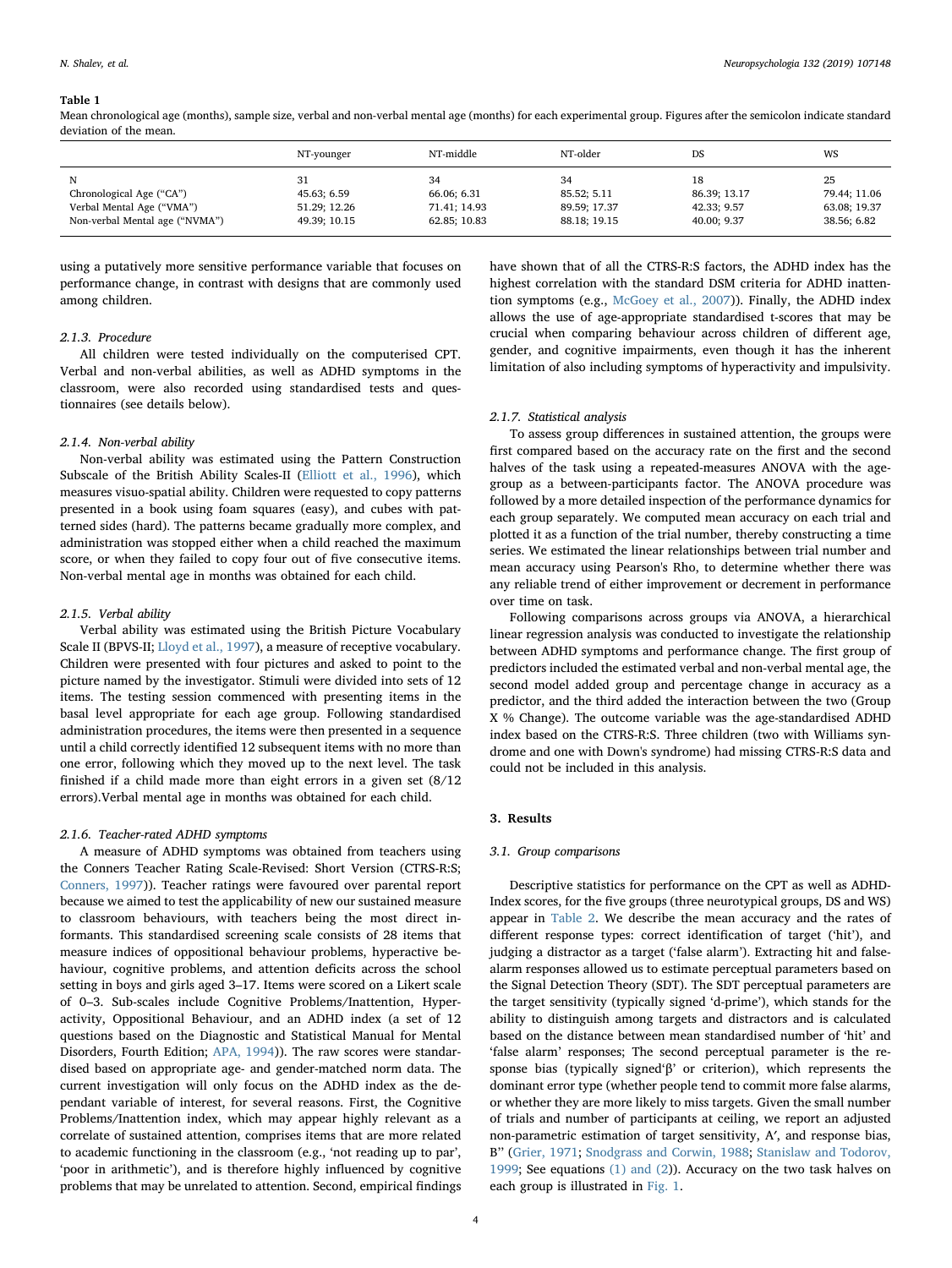#### <span id="page-4-0"></span>Table 2

Descriptive Statistics (mean; SD). Abbreviations: ADHD: Attention Deficit/Hyperactive Disorder; SD: Standard Deviation. CPT: Continuous Performance Task. NT: Neurotypical. DS: Down's Syndrome. WS: Williams syndrome.

|                       | ADHD Index   | Accuracy | Hit Rate | False Alarms | Sensitivity (A') | Response bias (B") |
|-----------------------|--------------|----------|----------|--------------|------------------|--------------------|
| NT-younger $(N = 31)$ | 55.16: 11.39 | .83: .09 | .51: .31 | .08: .07     | .78: .18         | .33:52             |
| NT-middle $(N = 34)$  | 50.62: 10.17 | .92: .08 | .87: .19 | .06: .07     | .94: .08         | $-03; .77$         |
| NT-older $(N = 34)$   | 51.71: 11.47 | .95: .04 | .93; .09 | .03: .03     | .97: .03         | $-32; .73$         |
| $DS (N = 18)$         | 70.60: 9.57  | .74: .13 | .63; .24 | .22: .24     | .77: .17         | .27: .48           |
| $WS (N = 25)$         | 70.80: 11.06 | .75: .18 | .36; .23 | .16; .16     | .66; .16         | .31: .34           |

$$
A' = .5 + \left[ sign(H - F) \frac{(H - F)^{2} + |H - F|}{4 \max(H, F) - 4HF} \right]
$$
\n(1)

Equation [\(1\)](#page-3-1): calculating A' based on [Stanislaw and Todorov, 1999](#page-8-6). The letter H stands for Hits, and the letter F stands for False Alarms. When  $H > F$ , sign(H-F) is replaced with  $+1$ , and in the opposite case is replaced with  $-1$ . Max(H,F) equals H or F, whichever is larger.

<span id="page-4-2"></span>
$$
B' = sign(H - F)\frac{H(1 - H) - F(1 - F)}{H(1 - H) + F(1 - F)}
$$
\n(2)

Equation [\(2\)](#page-4-2) calculating B″ based on [Stanislaw and Todorov, 1999](#page-8-6). The letter H stands for Hits, and the letter F stands for False Alarms. When  $H > F$ , sign(H-F) is replaced with  $+1$ , and in the opposite case replaced with  $-1$ .

When comparing the two task halves we focused first on the mean accuracy, and then sought corroborating evidence with a complementary analysis using perceptual sensitivity parameters. The main reason for focusing on mean accuracy is the relatively small number of trials, alongside a high proportion of control participants who did not commit any error (either miss or false alarm) which can affect the reliability of the sensitivity measure (e.g., [Miller, 1996;](#page-7-42) [Stanislaw and](#page-8-6) [Todorov, 1999\)](#page-8-6). Group differences in sustained attention were therefore assessed using a repeated-measures ANOVA with the accuracy rate in the first and second halves of the task as a within-subject factor ('task half'), and the experimental group as a group factor. The test revealed a significant main effect for the group factor  $(F(4,137) = 22.092;$  $p < .001$ ; Partial  $\eta^2 = 0.392$ ), and no significant effect for the task half factor ( $p = .09$ ). Crucially, there was a significant interaction between group and the task half  $(F(4,137) = 3.426; p = .013; Partial$  $n^2 = 0.088$ ).

Further analyses, based on the significant effect of group, were carried out to learn about overall group differences between Williams syndrome, Down's syndrome, and all the other groups. For conciseness, [Table 3](#page-5-0) lists all the paired comparisons.

The comparisons table shows that children with Down's syndrome and children with Williams syndrome performed worse than all neurotypical groups, including much younger children of comparable verbal and non-verbal ability. Overall performance for children with Williams syndrome and children with Down's syndrome was equivalent. As shown in [Fig. 1,](#page-4-1) descriptively, all groups but the Williams syndrome had a higher accuracy on the second half of the task when compared with the first half. This effect is also likely to underlie the observed interaction, which was further analysed. A post hoc planned comparison confirmed that there was a significant decrement in performance between the two halves of the task in the WS group  $(t(24) = 2.268)$ ; p = .033; 95% CI [0.003 0.073]), with a better performance in the first half (mean accuracy = 76%;  $SE = 17%$ ) compared to the second half (mean accuracy = 72%;  $SE = 19%$ ). When repeating the same comparison in all other groups, there were no significant differences between the two halves in the group of children with DS ( $p = .27$ ) and the groups of oldest  $(p = .215)$  and mid neurotypical  $(p = .077)$ . The youngest group of neurotypical children showed a pattern of improvement between halves (t(29) = -2.388; p = .024; 95% CI [-0.060;-0.004]) As indicated by the significant interaction in the ANOVA analysis, followed by the posthoc t-tests, that there was a pattern of a decrement in performance over time only for the Williams syndrome group.

For completeness, we repeated a portion of the analysis procedures described hitherto with perceptual sensitivity (A′) as the dependent variable. Although estimating perceptual sensitivity based on a small number of trials and high proportion of ceiling performers could impair its reliability ([Miller, 1996;](#page-7-42) [Stanislaw and Todorov, 1999\)](#page-8-6), it is important to test whether we can find corroborating evidence on this additional index of performance. We used a repeated-measures ANOVA with perceptual sensitivity (A') in the first and second halves of the task as a within-subject factor ('task half'), and the experimental group as a group factor. The test revealed a significant main effect for the group factor (F(4,137) = 23.235;  $p < .001$ ; Partial  $\eta^2 = 0.404$ ), and no

> Fig. 1. Performance (mean accuracy) of the five groups over two task halves. Blue and orange colours represent the first and second halves, respectively. Full colour bars represent neurotypical populations and the dashed coloured bars represent children with genetic syndromes. (For interpretation of the references to colour in this figure legend, the reader is referred to the Web version of this article.)

<span id="page-4-1"></span>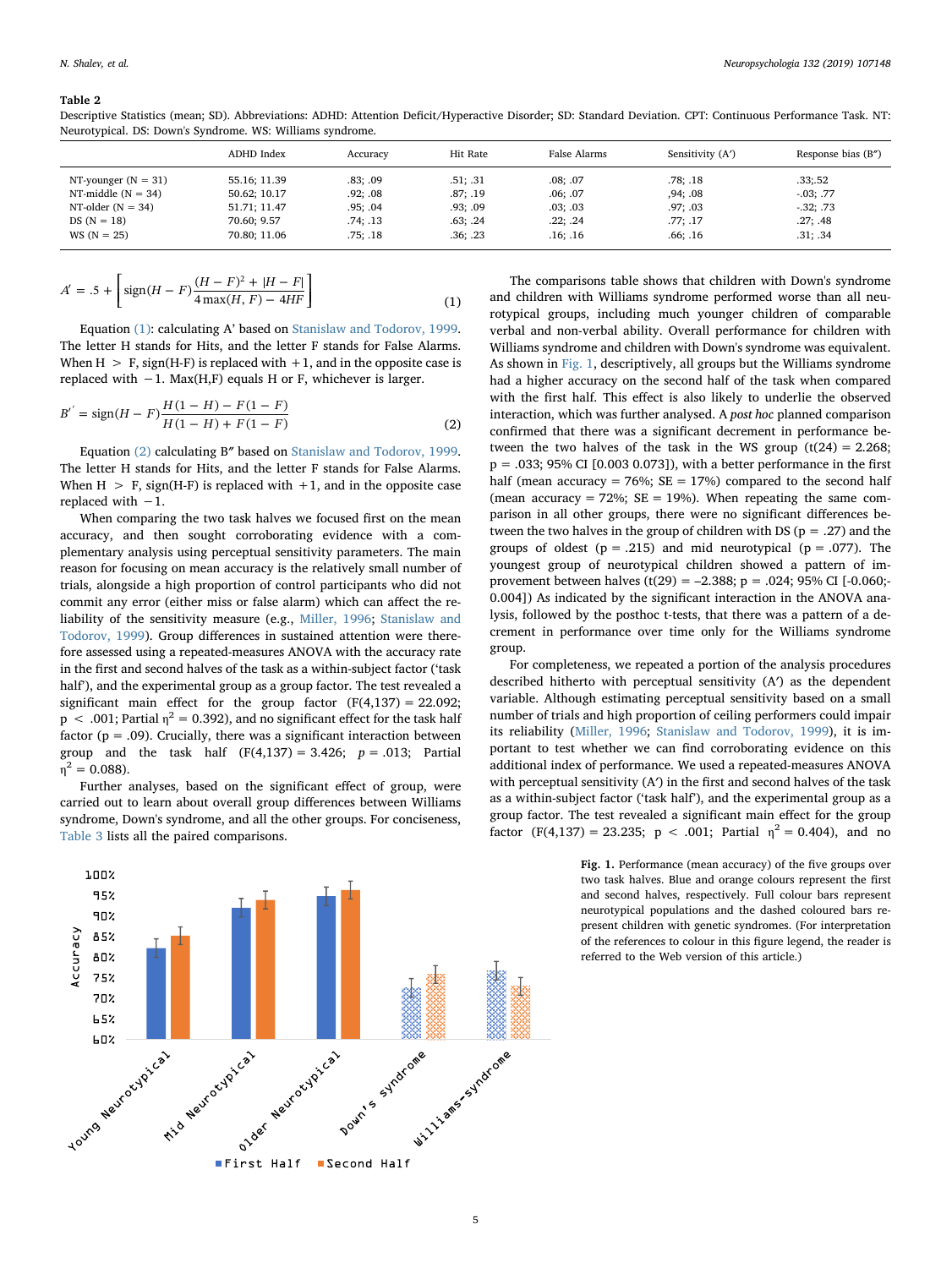#### <span id="page-5-0"></span>Table 3

| Group A | Group B             | Mean Difference       | 95% CI (Lower Bound) | 95% CI (Upper Bound) |
|---------|---------------------|-----------------------|----------------------|----------------------|
| WS      | DS                  | 0.006                 | $-0.060$             | 0.073                |
|         | Young Neurotypical  | $-.089$ <sup>*</sup>  | $-0.147$             | $-0.031$             |
|         | Mid Neurotypical    | $-.177***$            | $-0.233$             | $-0.120$             |
|         | Oldest Neurotypical | $-.207$ **            | $-0.264$             | $-0.151$             |
| DS      | Young Neurotypical  | $-0.096$              | $-0.159$             | $-0.032$             |
|         | Mid Neurotypical    | $-183$ <sup>**</sup>  | $-0.246$             | $-0.121$             |
|         | Oldest Neurotypical | $-.213$ <sup>**</sup> | $-0.276$             | $-0.151$             |

Post hoc paired comparisons of overall performance between groups, corrected for multiple comparisons. Abbreviation: DS – Down's Syndrome; WS – Williamssyndrome. \*p < .01; \*\*p < .001.

significant effect for the task half factor ( $p = .54$ ). A series of post-hoc group comparisons, corrected for multiple comparisons, indicated that the main effect of group depended on the following group differences: the WS and the DS groups did not differ in their overall A' ( $p = .348$ ); both groups had overall lower perceptual sensitivity compared to the oldest- and mid-neurotypical (all p's < 0.001); and the WS group also performed poorer than the youngest control group ( $p = .024$ ) while the DS group did not ( $p = .342$ ). There was a significant interaction between group and the task half  $(F(4,137) = 3.121; p = .017;$  Partial  $\eta^2$  = 0.084). Convergent with the analyses on accuracy, a further analysis confirmed that there was a significant decrement in A′ between the two halves only in the group of children with WS  $(t(24) = 2.156;$  $p = .041; 95\% CI[0.002; 111].$ 

## 3.2. Continuous performance data: time-series analysis

To present a faithful description of the performance dynamics on each group, we carried a secondary analysis where we investigated mean accuracy on each trial. The continuous data series was then fitted to a linear trend and was estimated using a Pearson correlation test between trial number and mean accuracy. A negative correlation between the trial number and mean accuracy would provide further support to the notion of performance decrement in children with WS as reported based on the ANOVA test. We present a full description of the linear trend, the mean accuracy on each trial, and the mean accuracy based on a moving average window of ten trials. Pearson's Rho values and their associated p-values are overlaid on the charts.

As represented in [Fig. 2,](#page-6-0) when inspecting the continuous data by plotting mean accuracy at each time point during the task, we revealed a linear trend of increase in accuracy as a function of trial number in the three control groups (panels A–C). An opposite trend appeared in the group of children with Williams syndrome, where there was a negative correlation between trial number and accuracy ([Fig. 2,](#page-6-0) panel D). Finally, there was no significant trend of change in performance when inspecting the data of children with Down's syndrome.

## 3.2.1. Task performance and inattention symptoms

After focusing on group differences in the previous section, the next analysis tested how performance decrement (accuracy-change) related to ADHD symptoms. Everyday problems in attention in children are typically estimated by using a standardised questionnaire designed to assess behavioural and cognitive problems by focusing on items related to ADHD. To learn about the relations, a regression analysis was applied to the age-appropriate standardised ADHD symptom scores (reported by the teachers) as the dependent variable, and mental age and performance change as predictors. The use of standardised ADHD scores controlled for age-related differences.

A hierarchical regression model was applied to control for differences that can be explained by verbal and non-verbal mental age. The reason for controlling the mental-age variables is to account for symptomatic differences that are related to a 'mismatch' between chronological age and developmental level for children with WS or DS. The logic of using age-standardised scores as the dependent variable relies on the assumption that inattention and hyperactive/impulsive behaviour varies with age. Accordingly, it is important to account for age and ability differences that are not accounted for within the normative standardised attention scores. To do so, the first block of predictors included verbal and non-verbal mental-age in months. In the second block of predictors, the accuracy-change and group factors were added (defined as the percentage change in accuracy between the first and second task halves). A third block of predictor also included the interaction between group and accuracy-change factors. The regression model and its results appear in [Table 4](#page-6-1). The third model, which included the interaction between group and % change in accuracy, did not change fit significantly.

As shown in [Table 4,](#page-6-1) non-verbal mental age significantly predicted ADHD symptoms, whereas verbal mental age did not, accounting for 12% of the variance in ADHD symptoms. The second model, which incorporates the proposed accuracy-change index, increased the explained variability of the model by 3%, and supported a significant contribution of the sustained attention change measure. The negative relationship suggests that ADHD symptoms were more severe as the decrement in performance on the CPT increased.

## 4. Discussion

This study presents a novel experimental approach in WS and DS, emphasising the notion of change in performance over time. Children with Down's syndrome and Williams syndrome underperformed overall compared to younger neurotypically developing children and had overall comparable detection rate on the CPT. These findings resemble previous reports of an overall impairment for both groups (e.g., [Brown](#page-7-29) [et al., 2003;](#page-7-29) [Costanzo et al., 2013](#page-7-17); [Rowe et al., 2006](#page-7-19)). Nevertheless, here we show that the two groups differed in their ability to sustain performance over time. A significant decrement in performance was observed only within the group of children with Williams syndrome. Accordingly, we propose that the WS group are more likely to suffer from a selective impairment in the ability to sustained attention over time, whereas children with DS have a more general performance difficulty. To validate that the change in performance over time for children with WS was related to sustained attention in every day settings, a multiple-regression analysis was applied with ADHD symptoms as the dependent variable and the percentage change in accuracy as a regressor (controlling for mental-age indices). In accordance with the research hypothesis, the results demonstrated that percentage change in performance contributed significantly to the regression model, explaining added variance in teacher reports of ADHD symptoms.

These findings also suggest that symptoms of ADHD are more closely related to tasks involving visuo-spatial abilities, as reflected in the two levels of the regression analysis, than to verbal ability: the ADHD index negatively correlated with non-verbal mental age, and negatively correlated with the percentage change in performance. There was no association between the ADHD index and verbal mental-age, a finding that resembles previous reports in children with WS and DS (e.g., [Cornish et al., 2012\)](#page-7-43) Although ADHD is often associated with poor academic skills, including verbal skills, such a difficulty is considered to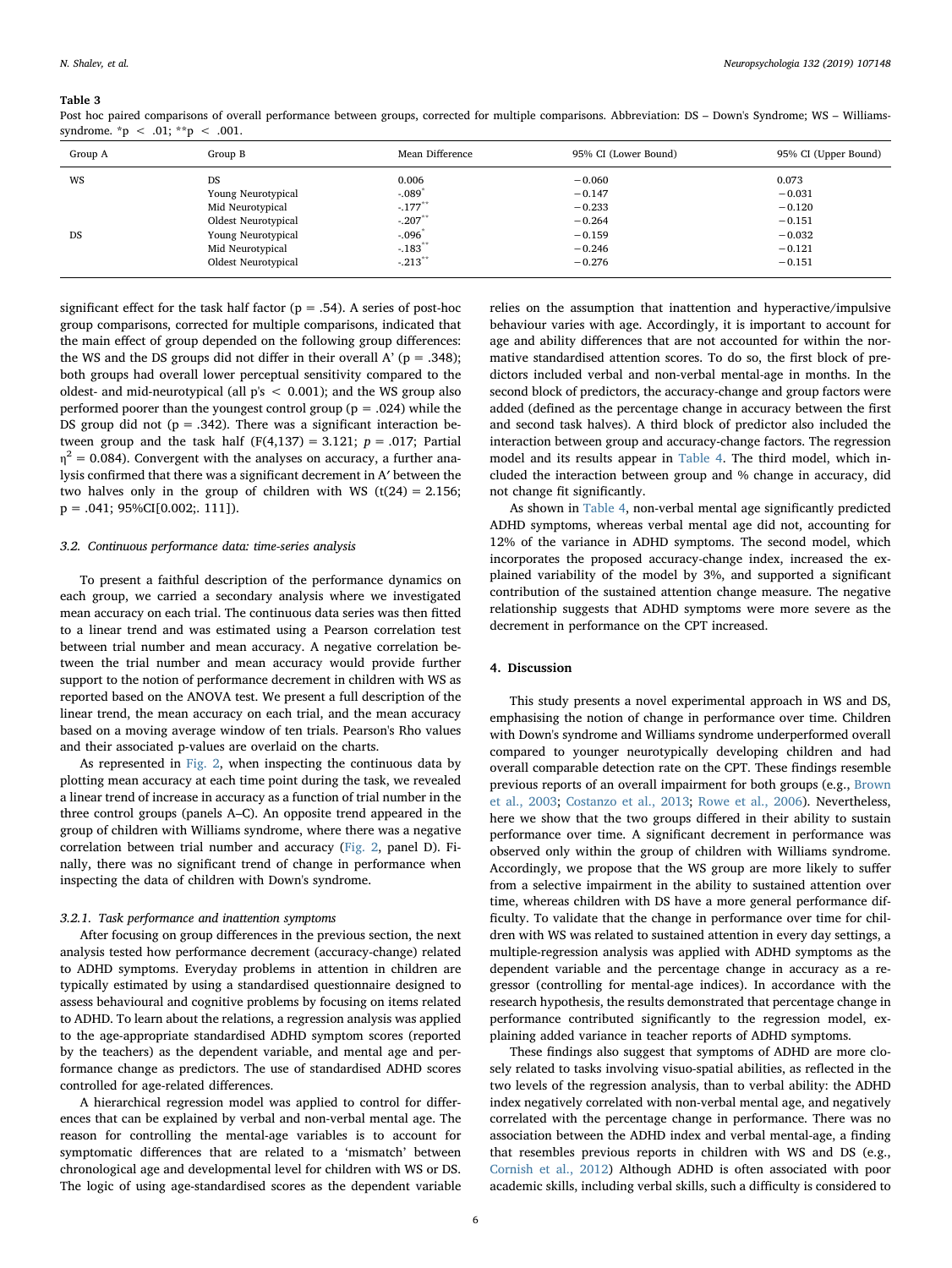<span id="page-6-0"></span>

Fig. 2. Course of change in performance (mean accuracy) over time on task. Blue dots represent group mean accuracy on each trial. Red lines represent the linear fit. Black lines represent the moving average window, averaging performance over ten trials at each point. Shaded grey colours represent the standard error of the average moving window. Pearson's Rho values and their associated p-vales appear on each figure. Groups: A) young neurotypical; B) Mid Neurotypical; C) Older Neurotypical; D) Children with Williams syndrome; E) Children with Down's syndrome. (For interpretation of the references to colour in this figure legend, the reader is referred to the Web version of this article.)

## <span id="page-6-1"></span>Table 4

Regression table, describing the two models and the change statistics.  $*p < .05; **p < .001$ ; The third model, which included the interaction between group and % change in accuracy, did not change significantly.

|                       | β         | $R^2$ | $R^2$ Change | F Change    |
|-----------------------|-----------|-------|--------------|-------------|
| Model #1              |           | .117  | .117         | 13.819**    |
| Verbal Mental Age     | .150      |       |              |             |
| Non-Verbal Mental Age | $-474**$  |       |              |             |
| Model $#2$            |           | .150  | .034         | $6.586*$    |
| Verbal Mental Age     | .134      |       |              |             |
| Non-Verbal Mental Age | $-.399**$ |       |              |             |
| % Change in Accuracy  | $-157*$   |       |              |             |
| Group                 | $208*$    |       |              |             |
| Model $#3$            |           |       | .345         | N.S(p > .5) |

be secondary, with a late onset (e.g., [Ek et al., 2011\)](#page-7-44). Of note, here, verbal mental age was also assessed using a comprehension task, a language skill less likely to be impaired in ADHD ([Andreou et al.,](#page-7-45) [2005\)](#page-7-45). Non-verbal skills, on the other hand, are thought to be closely related to attention (e.g., [Duncan, 1995;](#page-7-46) [Duncan et al., 1995](#page-7-47)), and arguably there are strong associations between sustained attention capacity and non-verbal measures of intelligence ([Stankov, 1988\)](#page-8-7).

This study addressed a major concern in neuropsychological assessment: while clinical populations often exhibit lower performance than controls in cognitive tasks, their performance pattern is not necessarily driven by comparable cognitive factors. To reveal the processes underlying group differences, it is necessary to extract performance indices that go beyond average performance. Specifically, we argue that, although both children with Williams syndrome and Down's syndrome may present poorer performance on CPTs when compared with age-matched controls, it does not follow that both groups suffer from poor sustained attention. While the CPT was originally designed to measure sustained attention, not all task indices reflect the construct of interest: in relying solely on general accuracy, researchers abandon the temporal element, which is key to understanding sustained attention. Keeping in mind this critical view, it is of note that, to our knowledge, this is the first attempt to assess a decrement in performance, rather than overall poor performance, in children with Williams syndrome or Down's syndrome.

Our findings suggest that children with Williams syndrome have difficulty in maintaining attention, as reflected in a significant accuracy decrement over the second half of the task. In contrast, children with Down's syndrome did not show sign of performance decrement. Instead, their pattern of performance over time was overall poorer than that of control children, but similar to that of all control groups, with overall higher accuracy rate over the second half. Our observations may have direct implications on educational approaches applied when working with WS children. The evident group effect of performance decrement while engaged in a simple task can inform educators designing class activities and content. Future interventional studies can explore the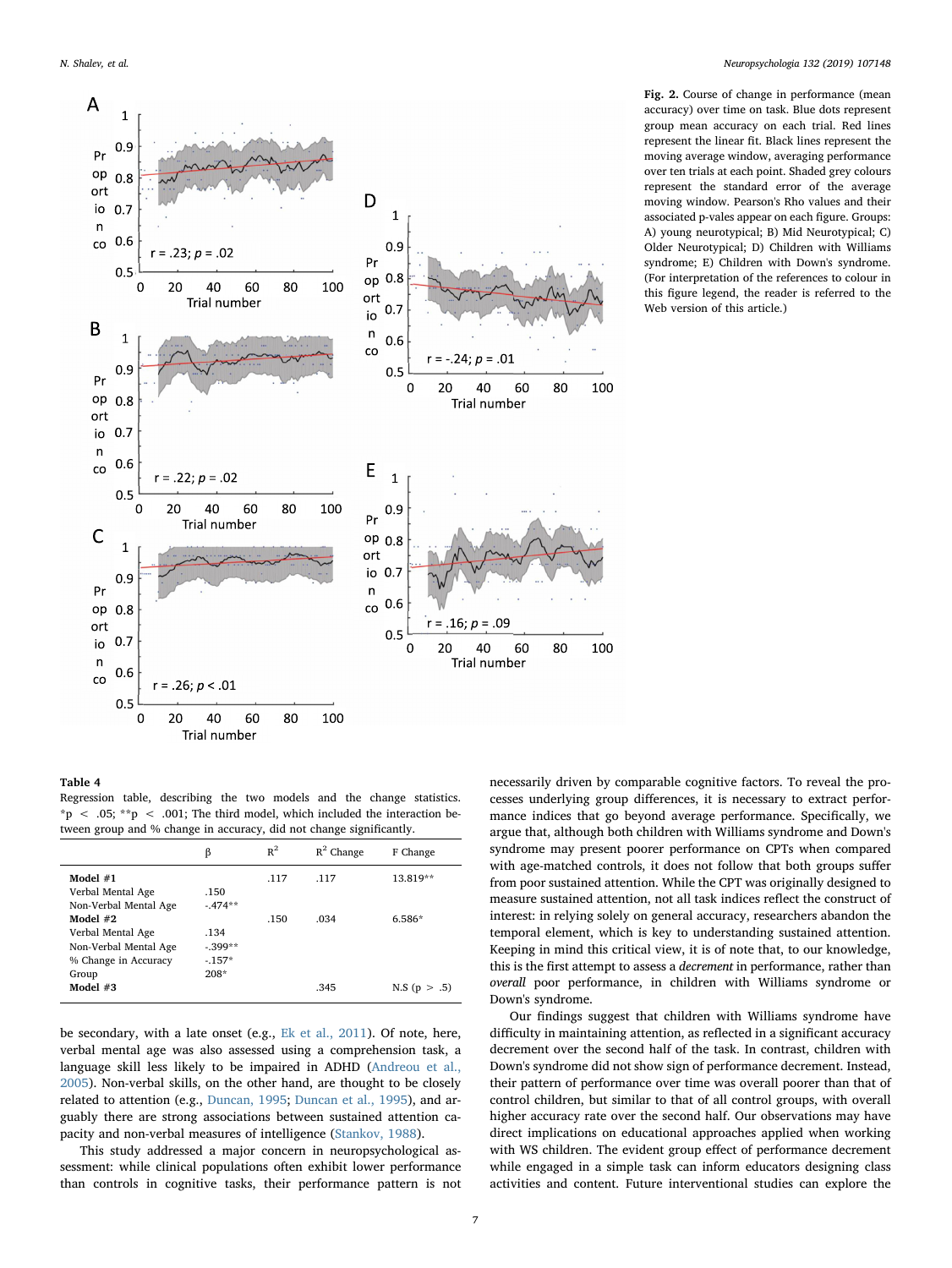potential benefits of frequent breaks to improved engagement over time.

Of note, a limitation emerged specifically with regards to children with DS, and one that could not be solved even with our novel analytical approach: given that a significant proportion of children with DS (7 children, 25%) did not complete the task, our findings of poor performance in this group may remain an overestimation of the general sustained attention skills in this group. Researchers may need to focus on different assessment methods better tailored to engage all children with DS.

In conclusion, we tackled a common problem of the current literature reporting sustained attention difficulties across atypically developing populations: overall poor performance on classic attention tasks such as the continuous performance task may mask distinct profiles of performance over the duration of assessment. Here, these dynamic changes distinguished young children with WS from children with DS, despite their overall similarly poor performance. In addition, the dynamic change measure predicted teacher-reported ADHD symptoms. This approach may be fruitful in characterising sustained attention more clearly in young children with atypical development, for whom more sophisticated measures of sustained attention may be too challenging.

## Acknowledgments

This study was enabled by an Economic and Social Research Council CASE doctoral studentship to AS, co-funded by the Williams Syndrome Foundation and the Down Syndrome Educational Trust. NS was supported by European Union FP7 Marie Curie ITN Grant N. 606901 (INDIREA), and by the Wellcome Trust Senior Investigator Award (ACN) 104571/Z/14/Z, and the NIHR Oxford Health Biomedical Research Centre. The Wellcome Centre for Integrative Neuroimaging is supported by core funding from the Wellcome Trust (203139/Z/16/Z). We are indebted to all children, their families and schools who made this work possible, as well as to the Williams Syndrome Foundation, the Down Syndrome Educational Trust and the Economic and Social Research Council, who supported this project.

## Appendix A. Supplementary data

Supplementary data to this article can be found online at [https://](https://doi.org/10.1016/j.neuropsychologia.2019.107148) [doi.org/10.1016/j.neuropsychologia.2019.107148.](https://doi.org/10.1016/j.neuropsychologia.2019.107148)

#### References

- <span id="page-7-45"></span>[Andreou, G., Agapitou, P., Karapetsas, A., 2005. Verbal skills in children with ADHD. Eur.](http://refhub.elsevier.com/S0028-3932(18)30583-9/sref1) [J. Spec. Needs Educ. 20 \(2\), 231](http://refhub.elsevier.com/S0028-3932(18)30583-9/sref1)–238.
- <span id="page-7-11"></span>[Antonarakis, S.E., Lyle, R., Dermitzakis, E.T., Reymond, A., Deutsch, S., 2004.](http://refhub.elsevier.com/S0028-3932(18)30583-9/sref2)
- [Chromosome 21 and down syndrome: from genomics to pathophysiology. Nat. Rev.](http://refhub.elsevier.com/S0028-3932(18)30583-9/sref2) [Genet. 5 \(10\), 725](http://refhub.elsevier.com/S0028-3932(18)30583-9/sref2). [Association, A.P., 1994. Diagnostic and Statistical Manual of Mental Disorders, fourth ed.](http://refhub.elsevier.com/S0028-3932(18)30583-9/sref3)
- <span id="page-7-39"></span>[DSM-IV\) American Psychiatric Press.](http://refhub.elsevier.com/S0028-3932(18)30583-9/sref3)
- <span id="page-7-31"></span>[Atkinson, J., Braddick, O., Anker, S., Curran, W., Andrew, R., Wattam-Bell, J., Braddick,](http://refhub.elsevier.com/S0028-3932(18)30583-9/sref4) [F., 2003. Neurobiological models of visuospatial cognition in children with Williams](http://refhub.elsevier.com/S0028-3932(18)30583-9/sref4) [syndrome: measures of dorsal-stream and frontal function. Dev. Neuropsychol. 23](http://refhub.elsevier.com/S0028-3932(18)30583-9/sref4) (1–[2\), 139](http://refhub.elsevier.com/S0028-3932(18)30583-9/sref4)–172.
- <span id="page-7-3"></span>Barkley, R.A.-, 1997. - Behavioral inhibition, sustained attention, and executive functions: constructing a unifying theory of ADHD. Psychol. Bull. 121 (1), 65–94. [https://doi.](https://doi.org/10.1037/0033-2909.121.1.65) [org/10.1037/0033-2909.121.1.65](https://doi.org/10.1037/0033-2909.121.1.65).
- <span id="page-7-27"></span>[Breckenridge, K., Braddick, O., Anker, S., Woodhouse, M., Atkinson, J., 2013. Attention in](http://refhub.elsevier.com/S0028-3932(18)30583-9/sref6) [Williams syndrome and Down's syndrome: performance on the new early childhood](http://refhub.elsevier.com/S0028-3932(18)30583-9/sref6) [attention battery. Br. J. Dev. Psychol. 31 \(2\), 257](http://refhub.elsevier.com/S0028-3932(18)30583-9/sref6)–269.
- <span id="page-7-29"></span>[Brown, J.H., Johnson, M.H., Paterson, S.J., Gilmore, R., Longhi, E., Karmilo](http://refhub.elsevier.com/S0028-3932(18)30583-9/sref7)ff-Smith, A., [2003. Spatial representation and attention in toddlers with Williams syndrome and](http://refhub.elsevier.com/S0028-3932(18)30583-9/sref7) [Down syndrome. Neuropsychologia 41 \(8\), 1037](http://refhub.elsevier.com/S0028-3932(18)30583-9/sref7)–1046.
- <span id="page-7-7"></span>[Clark, L., Iversen, S.D., Goodwin, G.M., 2002. Sustained attention de](http://refhub.elsevier.com/S0028-3932(18)30583-9/sref8)ficit in bipolar dis[order. Br. J. Psychiatry: J. Ment. Sci. 180, 313](http://refhub.elsevier.com/S0028-3932(18)30583-9/sref8)–319.
- <span id="page-7-1"></span>[Colombo, J., 2001. The development of visual attention in infancy. Annu. Rev. Psychol.](http://refhub.elsevier.com/S0028-3932(18)30583-9/sref9) [52 \(1\), 337](http://refhub.elsevier.com/S0028-3932(18)30583-9/sref9)–367. [Conners, C.K., 1997. Conners' Teacher Rating Scale](http://refhub.elsevier.com/S0028-3932(18)30583-9/sref10)–Revised (L). Multi-Health Systems

<span id="page-7-38"></span><span id="page-7-20"></span>[North Tonawanda, NY](http://refhub.elsevier.com/S0028-3932(18)30583-9/sref10). Conners, C.K., Staff[, M.H.S., 2000. Conners' Continuous Performance Test II \(CPT II V. 5\).](http://refhub.elsevier.com/S0028-3932(18)30583-9/sref11) [Multi-Health Systems Inc, North Tonawanda, NY, pp. 1](http://refhub.elsevier.com/S0028-3932(18)30583-9/sref11)–16.

- <span id="page-7-21"></span>[Cornblatt, B.A., Risch, N.J., Faris, G., Friedman, D., Erlenmeyer-Kimling, L., 1988. The](http://refhub.elsevier.com/S0028-3932(18)30583-9/sref12) [Continuous Performance Test, identical pairs version \(CPT-IP\): I. New](http://refhub.elsevier.com/S0028-3932(18)30583-9/sref12) findings about [sustained attention in normal families. Psychiatry Res. 26 \(2\), 223](http://refhub.elsevier.com/S0028-3932(18)30583-9/sref12)–238.
- <span id="page-7-32"></span>[Cornish, K., Wilding, J., 2010. Attention, Genes, and Developmental Disorders. Oxford](http://refhub.elsevier.com/S0028-3932(18)30583-9/sref13) [University Press](http://refhub.elsevier.com/S0028-3932(18)30583-9/sref13).
- <span id="page-7-43"></span>[Cornish, K., Steele, A., Monteiro, C.R.C., Karmilo](http://refhub.elsevier.com/S0028-3932(18)30583-9/sref14)ff-Smith, A., Scerif, G., 2012. Attention defi[cits predict phenotypic outcomes in syndrome-speci](http://refhub.elsevier.com/S0028-3932(18)30583-9/sref14)fic and domain-specific ways. [Front. Psychol. 3, 227](http://refhub.elsevier.com/S0028-3932(18)30583-9/sref14).
- <span id="page-7-17"></span>[Costanzo, F., Varuzza, C., Menghini, D., Addona, F., Gianesini, T., Vicari, S., 2013.](http://refhub.elsevier.com/S0028-3932(18)30583-9/sref15) [Executive functions in intellectual disabilities: a comparison between Williams syn](http://refhub.elsevier.com/S0028-3932(18)30583-9/sref15)[drome and Down syndrome. Res. Dev. Disabil. 34 \(5\), 1770](http://refhub.elsevier.com/S0028-3932(18)30583-9/sref15)–1780.
- <span id="page-7-13"></span>[Dodd, H.F., Porter, M.A., 2009. Psychopathology in Williams syndrome: the e](http://refhub.elsevier.com/S0028-3932(18)30583-9/sref16)ffect of individual diff[erences across the life span. Journal of Mental Health Research in](http://refhub.elsevier.com/S0028-3932(18)30583-9/sref16) [Intellectual Disabilities 2 \(2\), 89](http://refhub.elsevier.com/S0028-3932(18)30583-9/sref16)–109.
- <span id="page-7-10"></span>Donnai, D., Karmiloff[-Smith, A., 2000. Williams syndrome: from genotype through to the](http://refhub.elsevier.com/S0028-3932(18)30583-9/sref17) [cognitive phenotype. Am. J. Med. Genet. 97 \(2\), 164](http://refhub.elsevier.com/S0028-3932(18)30583-9/sref17)–171.
- <span id="page-7-46"></span>[Duncan, J., 1995. Attention, Intelligence, and the Frontal Lobes.](http://refhub.elsevier.com/S0028-3932(18)30583-9/sref18)
- <span id="page-7-47"></span>[Duncan, J., Burgess, P., Emslie, H., 1995. Fluid intelligence after frontal lobe lesions.](http://refhub.elsevier.com/S0028-3932(18)30583-9/sref19) [Neuropsychologia 33 \(3\), 261](http://refhub.elsevier.com/S0028-3932(18)30583-9/sref19)–268.
- <span id="page-7-44"></span>[Ek, U., Westerlund, J., Holmberg, K., Fernell, E., 2011. Academic performance of ado](http://refhub.elsevier.com/S0028-3932(18)30583-9/sref20)[lescents with ADHD and other behavioural and learning problems](http://refhub.elsevier.com/S0028-3932(18)30583-9/sref20)—a population‐[based longitudinal study. Acta Paediatr. 100 \(3\), 402](http://refhub.elsevier.com/S0028-3932(18)30583-9/sref20)–406.
- <span id="page-7-15"></span>[Ekstein, S., Glick, B., Weill, M., Kay, B., Berger, I., 2011. Down syndrome and attention](http://refhub.elsevier.com/S0028-3932(18)30583-9/sref21)defi[cit/hyperactivity disorder \(ADHD\). J. Child Neurol. 26 \(10\), 1290](http://refhub.elsevier.com/S0028-3932(18)30583-9/sref21)–1295.
- <span id="page-7-36"></span>[Elliott, C.D., Smith, P., McCulloch, K., 1996. British Ability Scales Second Edition \(BAS II\):](http://refhub.elsevier.com/S0028-3932(18)30583-9/sref22) [Administration and Scoring Manual. NFER-Nelson, London](http://refhub.elsevier.com/S0028-3932(18)30583-9/sref22).
- <span id="page-7-4"></span>[Garretson, H.B., Fein, D., Waterhouse, L., 1990. Sustained attention in children with](http://refhub.elsevier.com/S0028-3932(18)30583-9/sref23) [autism. J. Autism Dev. Disord. 20 \(1\), 101](http://refhub.elsevier.com/S0028-3932(18)30583-9/sref23)–114.
- <span id="page-7-22"></span>[Greenberg, L.M., 1987. An objective measure of methylphenidate response: clinical use of](http://refhub.elsevier.com/S0028-3932(18)30583-9/sref24) [the MCA. Psychopharmacol. Bull. 23 \(2\), 279](http://refhub.elsevier.com/S0028-3932(18)30583-9/sref24)–282.
- <span id="page-7-41"></span>[Grier, J.B., 1971. Nonparametric indexes for sensitivity and bias: computing formulas.](http://refhub.elsevier.com/S0028-3932(18)30583-9/sref25) [Psychol. Bull. 75 \(6\), 424](http://refhub.elsevier.com/S0028-3932(18)30583-9/sref25)–429.
- <span id="page-7-8"></span>[Hyndman, D., Ashburn, A., 2003. People with stroke living in the community: attention](http://refhub.elsevier.com/S0028-3932(18)30583-9/sref26) defi[cits, balance, ADL ability and falls. Disabil. Rehabil. 25 \(15\), 817](http://refhub.elsevier.com/S0028-3932(18)30583-9/sref26)–822.
- <span id="page-7-23"></span>Klee, S.H., Garfi[nkel, B.D., 1983. The computerized continuous performance task: a new](http://refhub.elsevier.com/S0028-3932(18)30583-9/sref27) [measure of inattention. J. Abnorm. Child Psychol. 11 \(4\), 487](http://refhub.elsevier.com/S0028-3932(18)30583-9/sref27)–495.
- <span id="page-7-24"></span>[Lee, J., Park, S., 2006. The role of stimulus salience in CPT-AX performance of schizo](http://refhub.elsevier.com/S0028-3932(18)30583-9/sref28)[phrenia patients. Schizophr. Res. 81 \(2\), 191](http://refhub.elsevier.com/S0028-3932(18)30583-9/sref28)–197.
- <span id="page-7-16"></span>Leyfer, O.T., Woodruff‐Borden, J., Klein‐[Tasman, B.P., Fricke, J.S., Mervis, C.B., 2006.](http://refhub.elsevier.com/S0028-3932(18)30583-9/sref29) [Prevalence of psychiatric disorders in 4 to 16](http://refhub.elsevier.com/S0028-3932(18)30583-9/sref29)-year-olds with Williams syndrome. Am. [J. Med. Genet. Part B: Neuropsychiatric Genetics 141 \(6\), 615](http://refhub.elsevier.com/S0028-3932(18)30583-9/sref29)–622.
- <span id="page-7-6"></span>[Liu, S.K., Chiu, C.-H., Chang, C.-J., Hwang, T.-J., Hwu, H.-G., Chen, W.J., 2002. De](http://refhub.elsevier.com/S0028-3932(18)30583-9/sref30)ficits in [sustained attention in schizophrenia and a](http://refhub.elsevier.com/S0028-3932(18)30583-9/sref30)ffective disorders: stable versus state-de[pendent markers. Am. J. Psychiatry 159 \(6\), 975](http://refhub.elsevier.com/S0028-3932(18)30583-9/sref30)–982.
- <span id="page-7-37"></span>[Lloyd, M., Dunn, L., Dunn, M., Whetton, C., Burley, J., 1997. British Picture Vocabulary](http://refhub.elsevier.com/S0028-3932(18)30583-9/sref31) [Scale](http://refhub.elsevier.com/S0028-3932(18)30583-9/sref31).
- <span id="page-7-40"></span>[McGoey, K.E., DuPaul, G.J., Haley, E., Shelton, T.L., 2007. Parent and teacher ratings of](http://refhub.elsevier.com/S0028-3932(18)30583-9/sref32) attention-deficit/hyperactivity [disorder in preschool: the ADHD rating scale-IV pre](http://refhub.elsevier.com/S0028-3932(18)30583-9/sref32)[school version. J. Psychopathol. Behav. Assess. 29 \(4\), 269](http://refhub.elsevier.com/S0028-3932(18)30583-9/sref32)–276.
- <span id="page-7-18"></span>[Menghini, D., Addona, F., Costanzo, F., Vicari, S., 2010. Executive functions in in](http://refhub.elsevier.com/S0028-3932(18)30583-9/sref33)[dividuals with Williams syndrome. J. Intellect. Disabil. Res. 54 \(5\), 418](http://refhub.elsevier.com/S0028-3932(18)30583-9/sref33)–432.
- <span id="page-7-12"></span>[Mervis, C.B., John, A.E., 2012. Precursors to language and early language.](http://refhub.elsevier.com/S0028-3932(18)30583-9/sref34) [Neurodevelopmental Disorders across the Lifespan. A Neuroconstructivist Approach,](http://refhub.elsevier.com/S0028-3932(18)30583-9/sref34) [pp. 187](http://refhub.elsevier.com/S0028-3932(18)30583-9/sref34)–204.
- <span id="page-7-30"></span>[Mervis, C.B., Morris, C.A., Klein-Tasman, B.P., Bertrand, J., Kwitny, S., Appelbaum, L.G.,](http://refhub.elsevier.com/S0028-3932(18)30583-9/sref35) [Rice, C.E., 2003. Attentional characteristics of infants and toddlers with Williams](http://refhub.elsevier.com/S0028-3932(18)30583-9/sref35) [syndrome during triadic interactions. Dev. Neuropsychol. 23 \(1](http://refhub.elsevier.com/S0028-3932(18)30583-9/sref35)–2), 243–268.
- <span id="page-7-42"></span>[Miller, J., 1996. The sampling distribution ofd'. Percept. Psychophys. 58 \(1\), 65](http://refhub.elsevier.com/S0028-3932(18)30583-9/sref36)–72.
- <span id="page-7-33"></span>[Munir, F., Cornish, K.M., Wilding, J., 2000. A neuropsychological pro](http://refhub.elsevier.com/S0028-3932(18)30583-9/sref37)file of attention defi[cits in young males with fragile X syndrome. Neuropsychologia 38 \(9\),](http://refhub.elsevier.com/S0028-3932(18)30583-9/sref37) 1261–[1270](http://refhub.elsevier.com/S0028-3932(18)30583-9/sref37).
- <span id="page-7-28"></span>Oades, R.D., 2000. Differential measures of 'sustained attention'[in children with atten](http://refhub.elsevier.com/S0028-3932(18)30583-9/sref38)tion-defi[cit/hyperactivity or tic disorders: relations to monoamine metabolism.](http://refhub.elsevier.com/S0028-3932(18)30583-9/sref38) [Psychiatry Res. 93 \(2\), 165](http://refhub.elsevier.com/S0028-3932(18)30583-9/sref38)–178.
- <span id="page-7-26"></span>[Parasuraman, R., 1979. Memory load and event rate control sensitivity decrements in](http://refhub.elsevier.com/S0028-3932(18)30583-9/sref39) [sustained attention. Science 205 \(4409\), 924](http://refhub.elsevier.com/S0028-3932(18)30583-9/sref39)–927.

<span id="page-7-34"></span>[Parasuraman, R., Warm, J.S., See, J.E., 1998. Brain Systems of Vigilance.](http://refhub.elsevier.com/S0028-3932(18)30583-9/sref40)

<span id="page-7-14"></span>[Porter, M.A., Coltheart, M., Langdon, R., 2008. Theory of mind in Williams syndrome](http://refhub.elsevier.com/S0028-3932(18)30583-9/sref41) [assessed using a nonverbal task. J. Autism Dev. Disord. 38 \(5\), 806](http://refhub.elsevier.com/S0028-3932(18)30583-9/sref41)–814.

- <span id="page-7-5"></span>[Richards, G.P., Samuels, S.J., Turnure, J.E., Ysseldyke, J.E., 1990. Sustained and selective](http://refhub.elsevier.com/S0028-3932(18)30583-9/sref42) [attention in children with learning disabilities. J. Learn. Disabil. 23 \(2\), 129](http://refhub.elsevier.com/S0028-3932(18)30583-9/sref42)–136.
- <span id="page-7-9"></span>[Robertson, I.H., Manly, T., Andrade, J., Baddeley, B.T., Yiend, J., 1997. Oops!](http://refhub.elsevier.com/S0028-3932(18)30583-9/sref43)': perfor[mance correlates of everyday attentional failures in traumatic brain injured and](http://refhub.elsevier.com/S0028-3932(18)30583-9/sref43) [normal subjects. Neuropsychologia 35 \(6\), 747](http://refhub.elsevier.com/S0028-3932(18)30583-9/sref43)–758.
- <span id="page-7-35"></span>[Rossion, B., Pourtois, G., 2004. Revisiting Snodgrass and Vanderwart's object pictorial set:](http://refhub.elsevier.com/S0028-3932(18)30583-9/sref44) [the role of surface detail in basic-level object recognition. Perception 33 \(2\),](http://refhub.elsevier.com/S0028-3932(18)30583-9/sref44) 217–[236](http://refhub.elsevier.com/S0028-3932(18)30583-9/sref44).
- <span id="page-7-25"></span>[Rosvold, H.E., Mirsky, A.F., Sarason, I., Bransome Jr., E.D., Beck, L.H., 1956. A con](http://refhub.elsevier.com/S0028-3932(18)30583-9/sref45)[tinuous performance test of brain damage. J. Consult. Psychol. 20 \(5\), 343](http://refhub.elsevier.com/S0028-3932(18)30583-9/sref45).
- <span id="page-7-19"></span>[Rowe, J., Lavender, A., Turk, V., 2006. Cognitive executive function in Down's syndrome.](http://refhub.elsevier.com/S0028-3932(18)30583-9/sref46) [Br. J. Clin. Psychol. 45 \(1\), 5](http://refhub.elsevier.com/S0028-3932(18)30583-9/sref46)–17.
- <span id="page-7-0"></span>[Sarter, M., Givens, B., Bruno, J.P., 2001. The cognitive neuroscience of sustained atten](http://refhub.elsevier.com/S0028-3932(18)30583-9/sref47)[tion: where top-down meets bottom-up. Brain Res. Rev. 35 \(2\), 146](http://refhub.elsevier.com/S0028-3932(18)30583-9/sref47)–160.
- <span id="page-7-2"></span>[Scerif, G., 2010. Attention trajectories, mechanisms and outcomes: at the interface be](http://refhub.elsevier.com/S0028-3932(18)30583-9/sref48)[tween developing cognition and environment. Dev. Sci. 13 \(6\), 805](http://refhub.elsevier.com/S0028-3932(18)30583-9/sref48)–812.